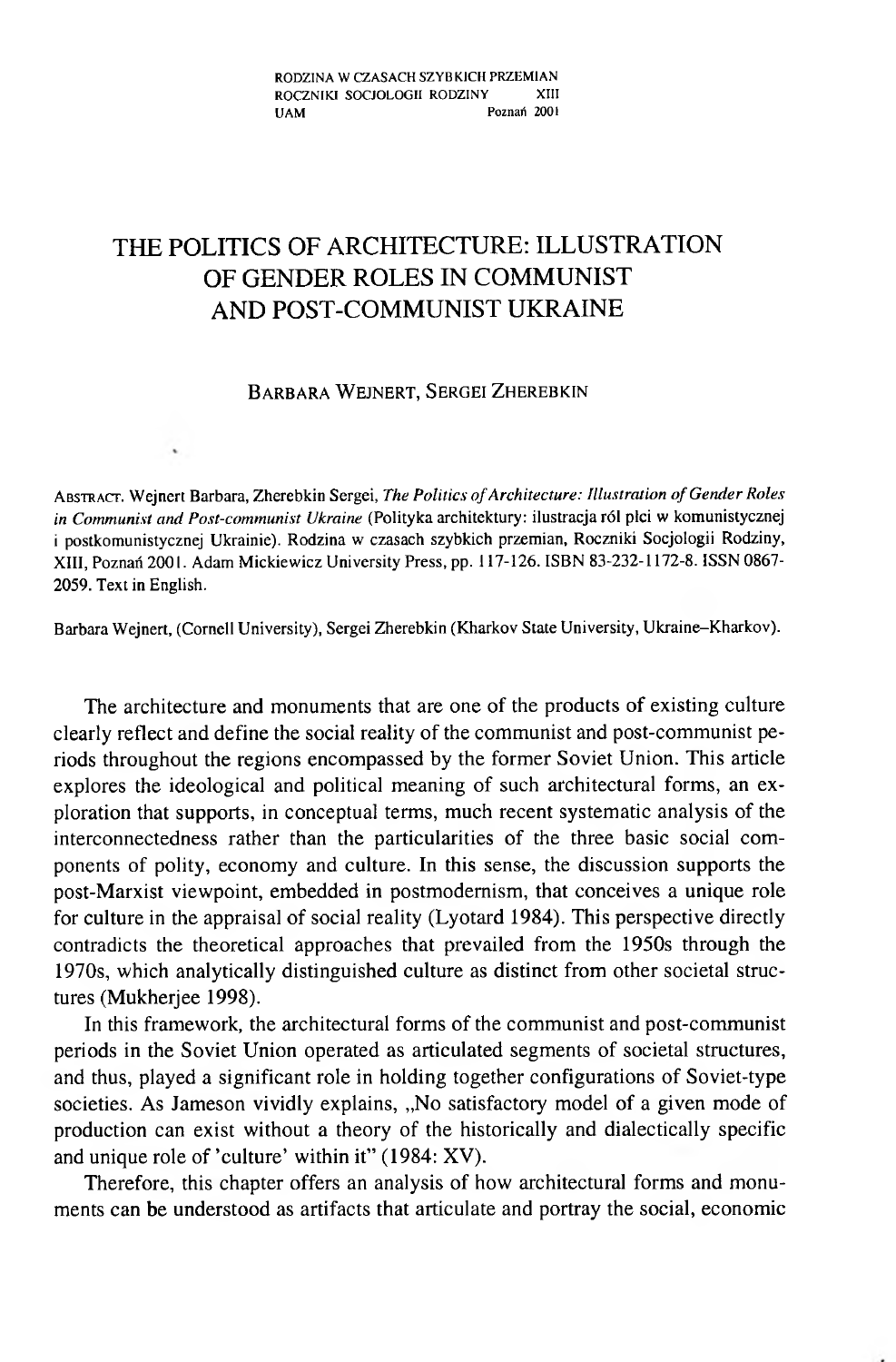and political reality of the developing communist society of the Soviet Union from its establishment in 1917 to its rupture in 1990. We first provide an analysis of the diversified architectural styles in *appendage* to their personification and reflection of social reality of different stages of communist system's development. We then offer some conclusions about the impact of democracy and market economy ideology on social reality of post-communism as mirrored by architectural forms.

## GENDER IDEOLOGY, MONUMENTS, AND ARCHITECTURE: RELATIONAL IDIOMS OF THE SOVIET ERA

One of the most visible reminders of the communist epoch is undoubtedly the architecture which accentuated the appearance of Soviet cities for so many years. Regardless of post-communist societal demand for the immediate destruction of such monuments, most citizens of the former Soviet Union still live surrounded by communist architectural forms.

Since the 1917 revolution, the Soviet power, striving to realize communist utopian ideas of cooperative living arrangements and collectivism, supported artistic trends that elaborately glorified the happiness of the masses in drawings, painting, sculpture, artistic posters, films, architecture and monuments. In so doing, the regime intentionally promoted desire among the proletariat to be represented in fine art and other forms of artistic expression. Architectural forms and monuments constructed at that time strongly represented contrasts between the happiness of communist society and the enormity of grief from battles lost to enemies of the people. The category of *enemy of the people* was defined both in economic terms as any property owners, and in human rights terms as those who advocate individualism, human rights, civil liberties and exclusivity of private life. In simple terms, enemies were all those groups that did not want to conform to communist ideological guidance of to communalism, state control and planned living.

One of the initial strategic goals of the Soviet power was to eliminate privacy in social, individual and economic life. Thus, during the first stage of the communist revolution (1917 through the early 1920s), the destructive energy of the proletarian masses was channeled mainly against the policies of the pre-Revolutionary regime and its social institutions. These new post-revolutionary masses were conceptualized as a potency of energy, often represented in art and public monuments as super-productive females that, like the mythological images of sacred Mother Earth, were steadily giving birth to Gods and titans.

Graphic images celebrating this archetypal female potential for bringing new masses to birth were complemented by monuments suggesting the phallic, impregnating male, which, like the mythological Father/Creator, represented how the revolutionary leaders were guiding communist ideology and the collective mind of the Party. As a result, Soviet architecture and public monuments acquired a character of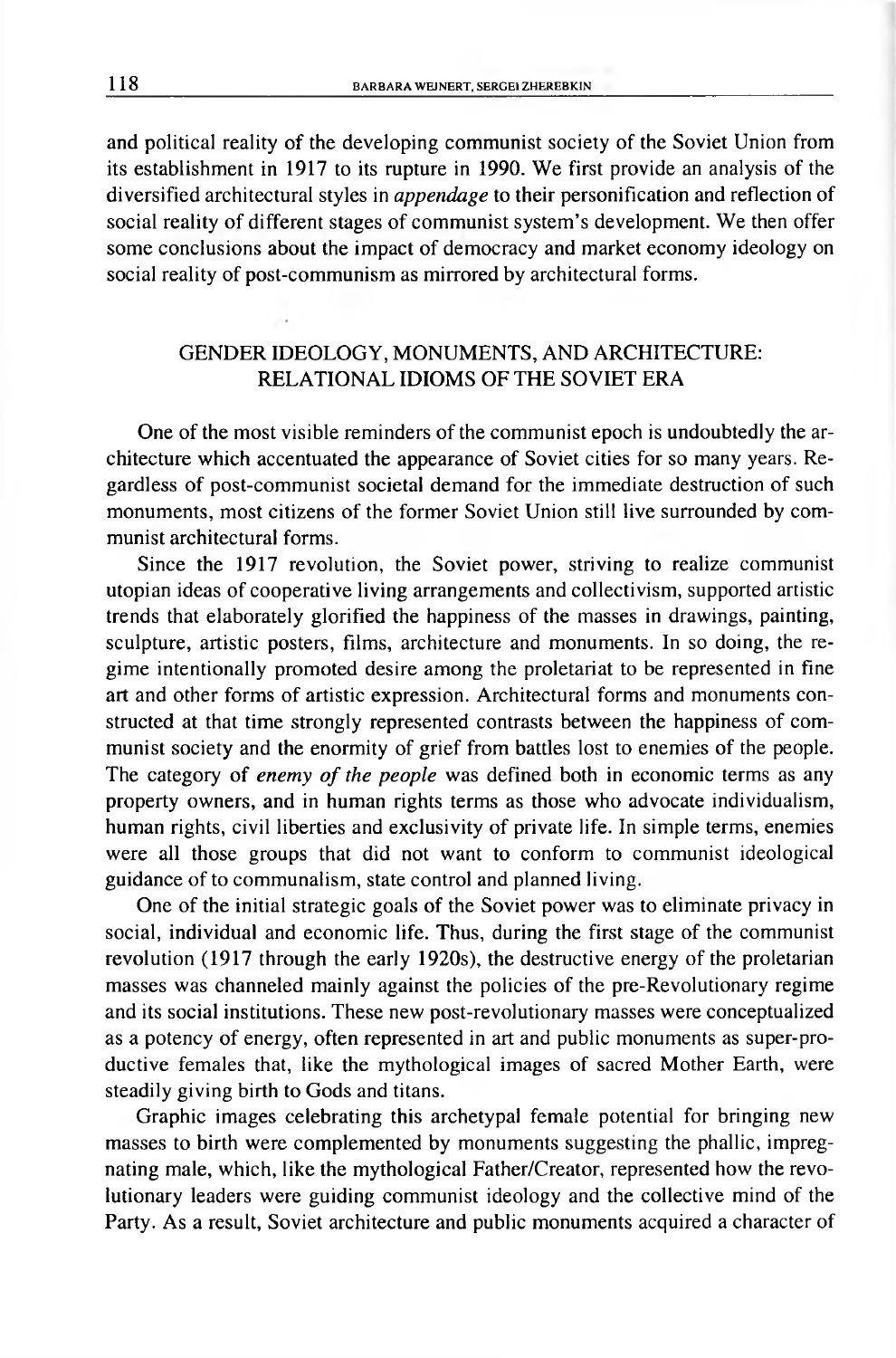gender asymmetry: women representing the masses; men representing the political power and leadership of the Communist party.

By the late 1920s, as architects began to promote the notion that proletarian power could be only expressed and represented by the masses, this elemental approach to form began to give way to a new movement now called Soviet Modernism. Directly portraying working people rather than archetypes, this movement coincided with the first five-year plan for rebuilding the Soviet industrial centers, and intentionally linked architecture/monument design style with ideological shifts.

By way of example, in the late 1920s Kharkov, the capital of the Ukraine and one of the biggest industrial and military cities lacking academic or cultural traditions, was selected to serve as a model city that would demonstrate how workers were not only to be organized but to be presented to others as organized by the Soviet power. To underscore this political message, alongside tractor and tankbuilding plants, the biggest construction works of the first 5-year plan, the government built colossal architectural constructions of iron, concrete and glass in the Bauhaus modernist style (ironically borrowed from socialists in noncommunist Europe). Among the most sizeable of these was the famous Gosprom-the State Industry Management Office Building, constructed between 1925 to 1929 - which Romain Rolland, the famous French writer who visited Kharkov early in the 1930s, called an *organized mountain.* Gosprom, representing the new trend in architecture, was at the time of its construction the biggest Ferro-concrete building in Europe. Its shape is that of a rising stepped figure, with many assorted verges and surfaces symbolizing rational organization of the masses. The mountain-ridge is reinforced by the descending contours of the university and military academy buildings located in a semi-circle on the right and left of the Gosprom building itself.

Soviet architectural styles changed again in the 1930s, this time to accommodate new groups of communist hard-liners and their political guidance. It was this period that saw the culmination of mass repression in the USSR, including the continuation of forced collectivization of farms, and, as a result, great famine. The first evidence of corresponding change in the architecture of the time was a visible rupture with the avant-garde and modernist style of the previous direct representations of the masses. Second, most of the new monuments were devoted to the one theme of massive statues portraying the leader of the communist masses – Joseph Stalin. Third, a tendency emerged to connect art with functionalism in the architectural styles expressed in the construction of such buildings as the Moscow Metro, the Communist Party and military headquarters, and high buildings in both the center of Moscow and the capitals of other USSR republics. Each of these buildings was designed to serve not only an administrative or production function but also as a massive public monument, crowned with large-sized figures whose very mass and power would imprint the readiness of working masses to sacrifice themselves to phallic communist utopia.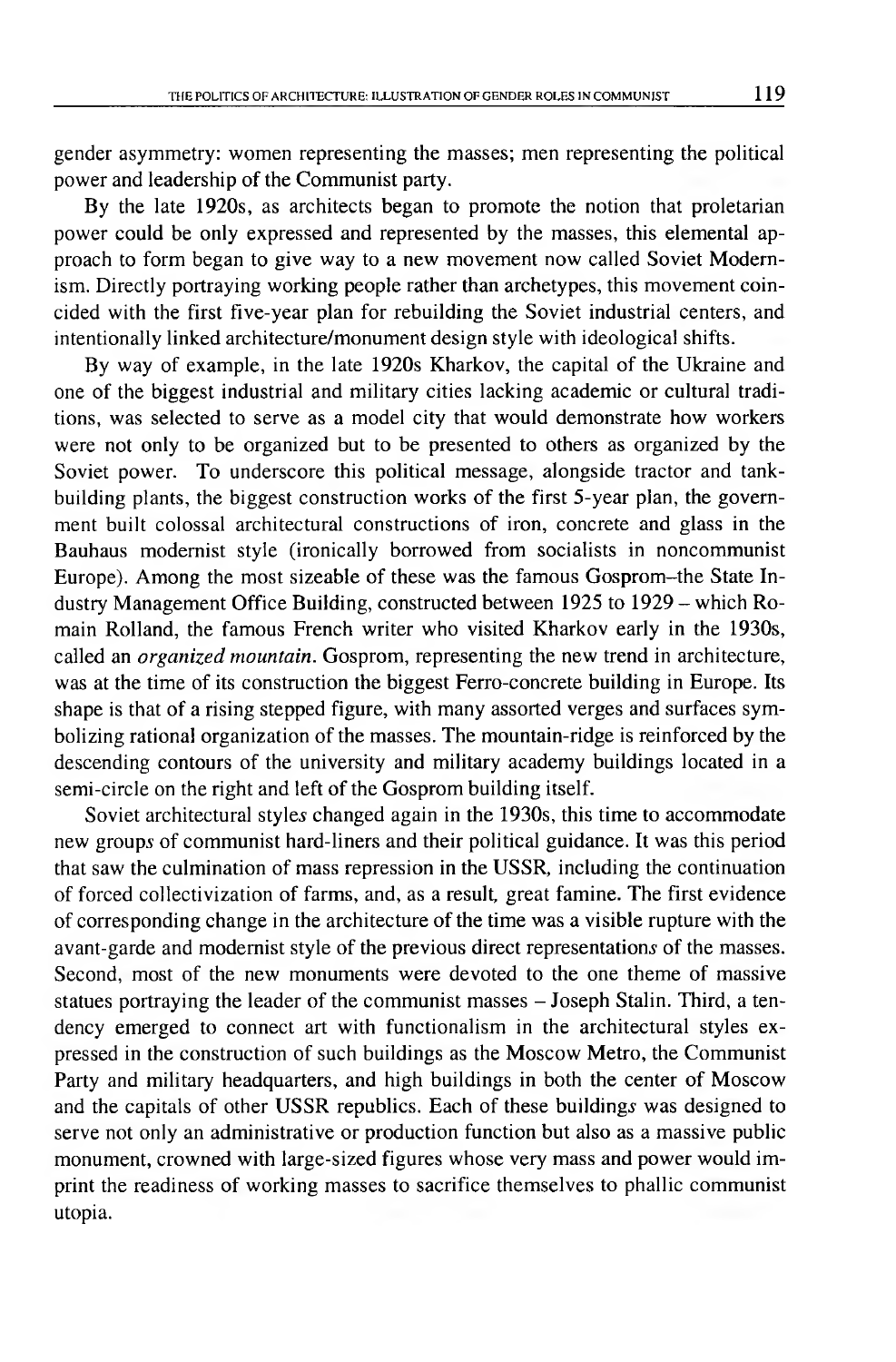A good example of this style is the well-known Kharkov monument of Taras Shevchenko (build in 1935), which presents a figure of the poet on a pedestal, surrounded by a spirally-arranged sculptural ensemble that includes three female and thirteen male figures. The characters of the ensemble symbolize the history of the struggle of the Ukrainian people, women and men alike, against oppression.

The three female figures, who represent the various stages of the process of radical transformation for Ukrainian woman, are particularly prominent. Two of them are placed below the pedestal, where they eloquently speak for the sufferings of Ukrainian people in pre-Revolutionary times. The first figure is the "mother-pokrytka" (covering/hiding) with her illegally borne child, a frequent female image found in Taras Shevchenko's poetry. The second is a woman-peasant doing her serf obligation work at panschina. The third female image, prominently figured at the top of the monument, represents the new generation of Ukrainian women: the Soviet woman, worker and Komsomol member. Her position at the pinnacle of the monument symbolizes the feeling of joy and happiness of Ukrainian workers within the new socialist society. The mimicry and poses of female images in the Shevchenko monument, like other sculptures of Stalinist times, thus illuminate by juxtaposition the division between, on one hand, the deepest of people's sufferings, the torments caused by oppression and aggression prior to the communist period, and on the other, the feelings of supreme joy and enthusiasm of the communist masses.

The male figures in the ensemble serve as links between woman's terrible past with her promising future. These thirteen figures are massively male, positioned physically between the women, as if to fill in the gaps between the past and present of woman's status, and to express through their bodily postures their determination to sacrifice themselves for the new political system.

Interruption of Soviet societal life by the Second World War, post-war involvement in border disputes and discourse regarding internal political structures of neighboring countries diverted Soviet leaders' attention away from internal politics and toward external affairs. One of the consequences of this political turmoil was relative stability in architectural trends of that time. During the 1950s through 1980s, the period following Stalin's death and subsequent softening of the communist regime, Soviet architecture reflects the ideological shifts that characterized that time. In the earlier period, the focus had been the dictatorship of workers initially presumed essential for establishing a communist system. Now, the dominant ideology called for emphasizing the achievement of the communist regime in terms of developed rather than emergent socialism. The images of the proletariat, the joyful victims, sacrificing themselves for the good of others gave way to a festive style expressive of an epoch of fully-developed socialism. The main theme portrayed in architecture and monuments of this time was that of workers not only desiring to support of the programs and policies of the communist leaders but also courageously withstanding all failures to realize the new regime's full potential.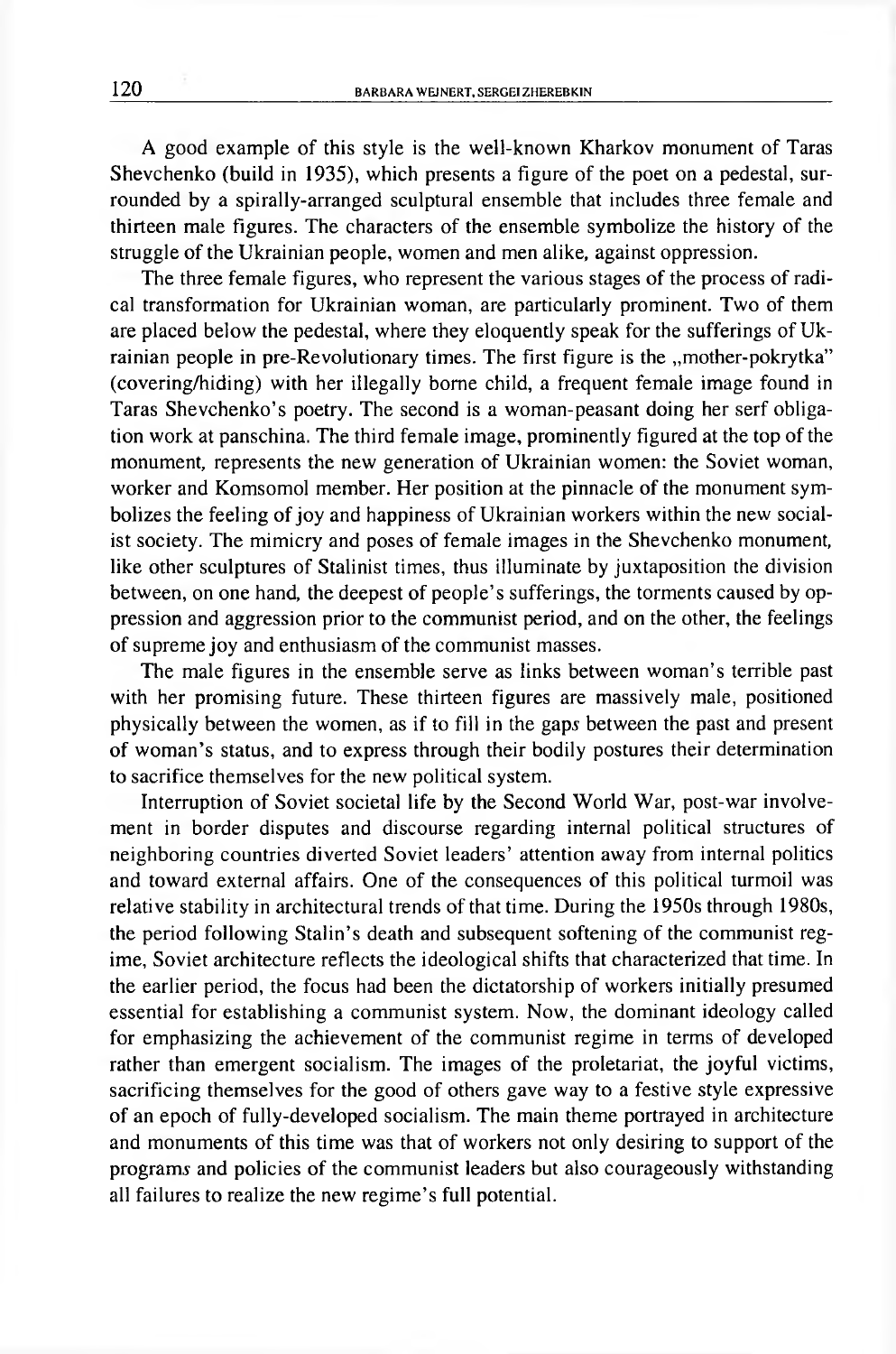It was at this time, in the end of 1970s, that Soviet architecture created its apotheosis in the most significant Kharkov monument of the Soviet period: the monument to Lenin, constructed in Svoboda Square. From the ground level one sees, on the right and left of the monument's base, a bas-relief depicting the contours of one female and five male figures. The details of faces and clothing are not as precise as those of the figures of the Shevchenko monument, but the figures themselves similarly symbolize the people's struggle against capitalistic oppression prior to the communist revolution. In the Lenin monument's case, however, their primary purpose lies less in what they themselves symbolize but in how they serve as a foundation for the phallic figures of the leaders of the communist revolution, embodied here in Lenin himself.

Ironically, at the same time that the Lenin monument celebrated communist leadership built on the committed backs of the people, other artists began to privilege attention to the base itself as significant in its own right. In a monument built about the same time  $-$  the Heroes of the Ukrainian Revolution of 1917  $-$  for example, it is the base in itself that expresses communist ideology. This monument, one of the last large monuments of the Soviet era, was built in the central part of Kharkov, in Sovietskaia Square (now Constitution Square). It consists entirely of a granite block base in the shape of an irregular parallel-piped. Around this base are five figures representing the heroes of the Ukrainian revolution – three workers (including a farm worker), a soldier and a salesman  $-$  but no leader: the space above the base is empty. The monument is thus in actuality, and powerfully, an empty pedestal, which contemporary Kharkovites describe ironically, with characteristic post-Soviet humor as *Five of them are carrying a refrigerator*.

At this same time, when leaderless pedestals suggested a shift in perception about the relationship of the people to the state, some Soviet architecture focused more specifically on representing issues of the people's rights. One example of this is a set of monuments (in Tibilissi, for example, which portrays a powerful Mother Georgia looking protectively out over the city) supposedly celebrating women's political rights and their participation in social, economic and political structures such as people's councils, committees of trade unions and congresses of the Communist party. Like the empty pedestal, however, such monuments speak more of irony than reality. While it was true that the overall representation of Soviet women in political institutions was much higher than that of women in Western parliamentary structures, very few women actually held positions at the highest levels of the decision-making political structures, such as the Politburo, the Central Committee of the Communist Party or Ministries. Most of the women representatives served only on the lowest levels of the nomenclature, where they reached up to 30 percent of the total number of members of the lower administration. Thus, while public monuments might try to praise the progress of women toward equality, such representations of gender equality were more faade than real  $-$  just as publicly promoted strategies of gender equality were more democratic-appearing facades of an other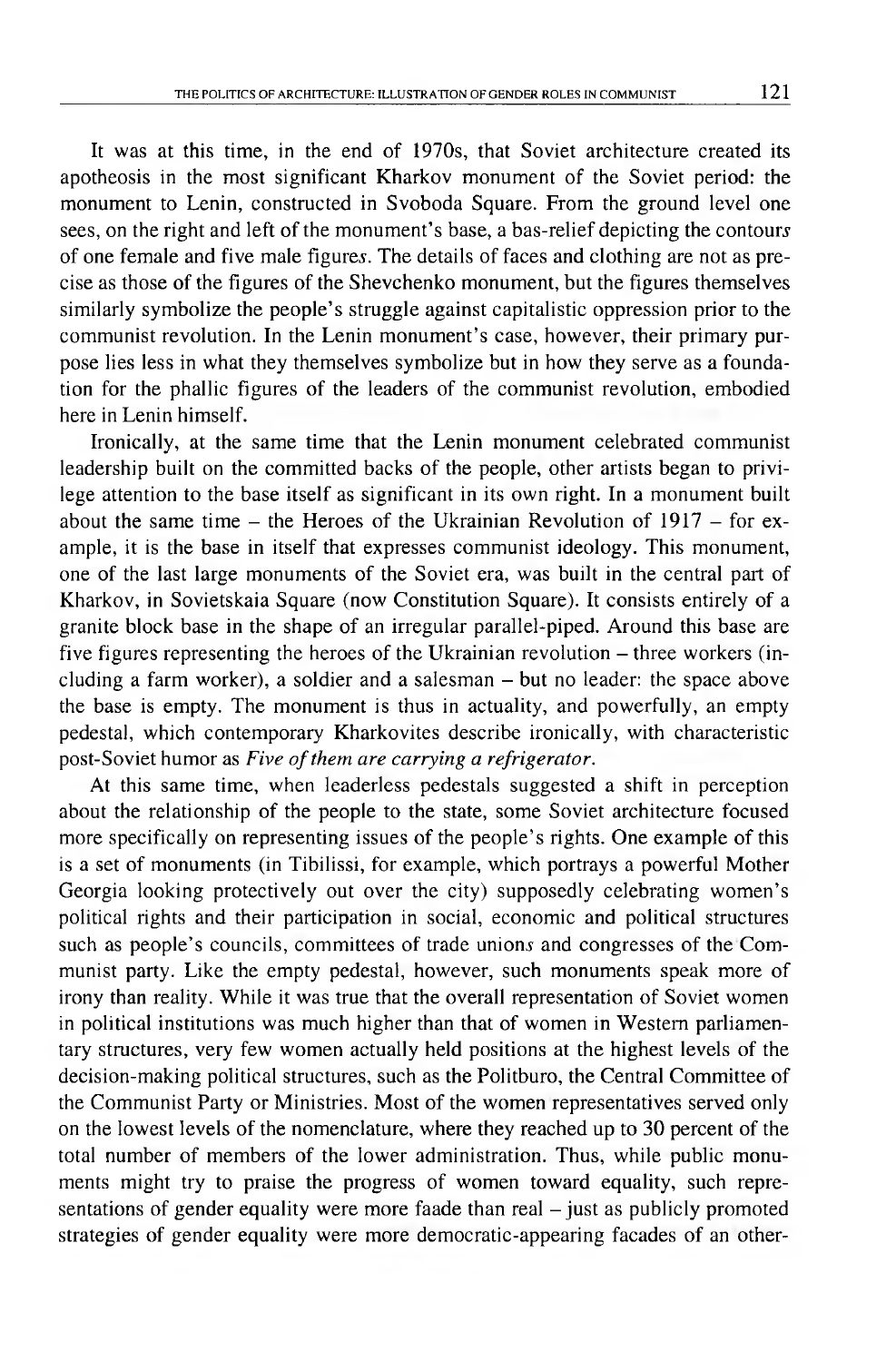wise totalitarian regime than real attempts to establish or promote equality, civil and democratic rights, or to include a broader spectrum of society's representatives into local and national governing assemblies.

#### ARCHITECTURE OF THE POST-SOVIET ERA

Since the collapse of the USSR no new monuments that symbolize general communist ideology have been constructed. On the contrary, in many Soviet cities communist monuments have been demolished.

The scope of the destruction of monuments varies between republics and their cities. For example, in general in the Ukraine most remaining Soviet-period monuments have been destroyed, but in Kharkov, site of so many of the previous regime's symbolic monuments, only one has been shattered: that of Dzerzhinskiy, the first chief of the Extraordinary Committee that proceeded the Soviet Security Forces (KGB), located in front of the Metro Station. Furthermore, also in Kharkov, the post-perestroika period saw the construction of a huge, communist-style monument of Marshal Zhukov, a famous Soviet commander in the Second World War, in one of city's central squares, [the Prospect of 50th Anniversary of the USSR]. This construction raises questions about whether the state authorities may remain more ambivalent with respect to the former Soviet traditions than more recently proclaimed desires to gain a new *democratic* image of the independent nation state would suggest.

Since this last monument of Zhukov, no monuments have been constructed for or about the masses in any other Ukrainian city. This reflects the very real changes that have occurred in the character of the proletariat, who - no longer blindly following the communist leaders, relying on their help in every aspect of life  $-$  are now independent, self-organized survivors in the initiated market economy system. The new masses have gone through proletariat dictatorship, developed socialism and the collapse of the USSR. They are no longer killed, nor put in prisons, camps or psychiatric clinics. They may often be impoverished, but they are also victorious over the former monopoly of a totalitarian communist regime that had unlimited control and hegemonic decision-making power over all issues of life and death for its citizens.

The new masses no longer desire to be glorified in monuments or to accommodate themselves to communist ideology. Their primary concern is participation in and adaptation to new economic structures (Baev 1995). Hence, the role of public monuments is being replaced by functional architectural constructions designated to serve *consumer needs* of the people living in the post-perestroika period of transition to the market economy.

Since the early 1990s, architectural developments no longer emphasize construction of the large-size industrial plants and Party headquarters or other political insti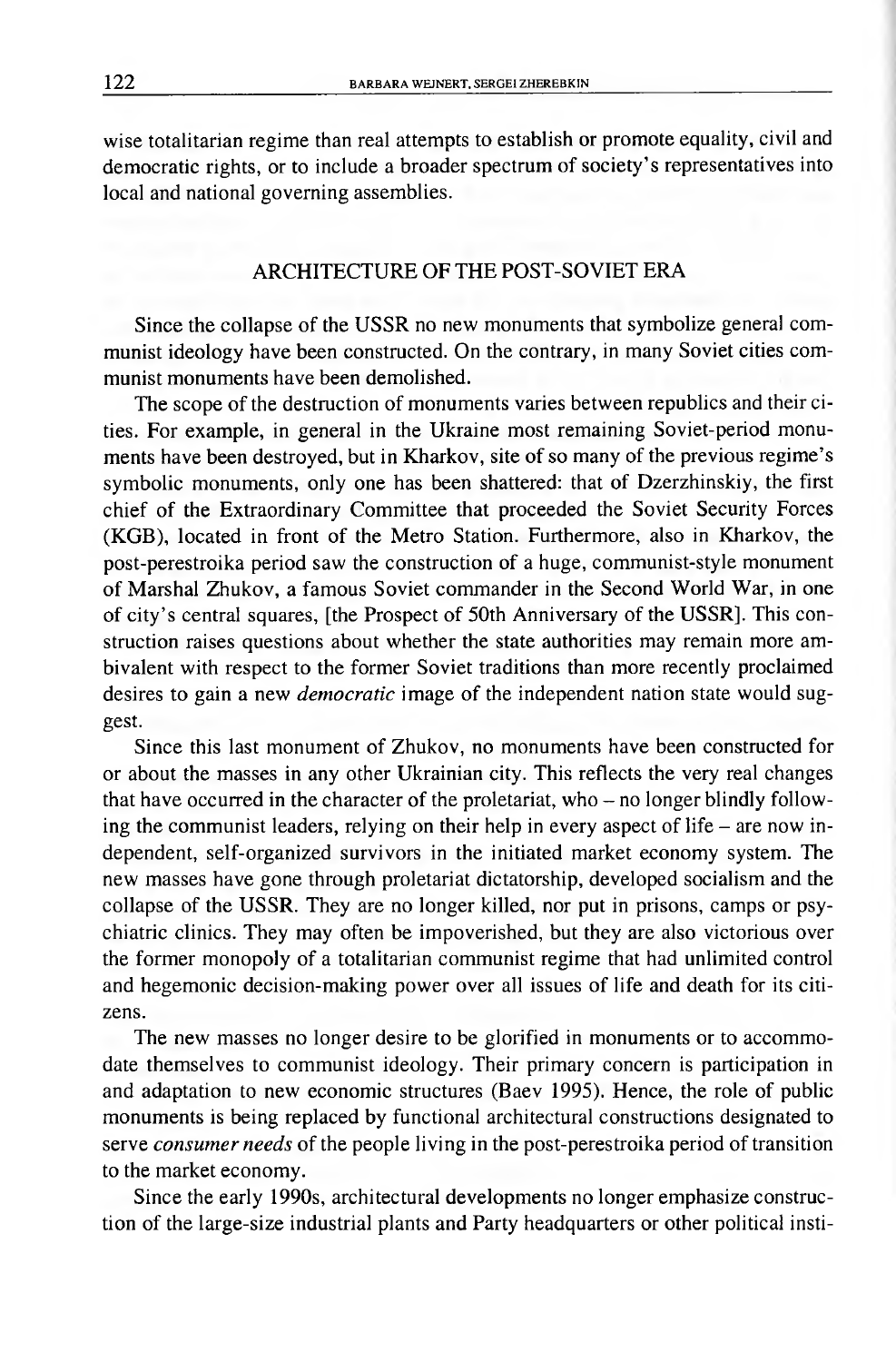tutions' buildings which typified the architecture of the Soviet period. Rather than embodying the previous ideological propaganda about the greatness of communist society, the focus of post-Soviet architecture now emphasizes consumerism, commercialism, private ownership and societal wealth. New commercial buildings, such as banks, private offices and small luxury shops for the newly rich post-Soviet societies, are copies of contemporary Western European and American architectural styles. Moreover, many of the old residences that used to belong to aristocratic families prior to the revolution are being renovated in central cities of the former Soviet Union (e.g., Moscow, St. Petersburg, Kiev and Kharkov).

But most visible of all, especially during the first years of the post-communist period, are new shopping places, geared to accommodating new consumers' needs. Along with exclusive, luxury shops are mushrooming market places for the working masses, the bazaars. Unlike the luxurious stores mirroring Western cultural images, these bazaars have a distinct style that is worth serious attention.

Initially, just after the collapse of the communist regime, bazaars consisted of miniature trading posts or booths where tradesmen, placing clothes, cosmetics or other consumer or food products directly on pavements on blankets, small portable tables or on chairs, tried to sell their goods to passers-by. Most such bazaars were located on main streets and squares, or in front of public places with heavy pedestrian traffic, such as train, metro and bus stations or large stores. The most common architectural forms prevailing in every city's central streets and traffic arteries, the functional purpose of bazaars was to provide public spaces for non-formal business transactions. Given their enormous numbers, however, such bazaars can be also seen as a kind of architectural monument that functions similarly to those of the Soviet years, redecorating cities to reflect the changing ideologies and values of the new era.

Initially, after the collapse of the Soviet state, the bazaars sprang up spontaneously, when a lot of people who had lost state jobs started to sell food and second-hand goods wherever it was possible to find potential buyers. By the mid-1990s, city authorities began to take control over bazaar activity and development, regulating their spread and controlling income acquired from sales by its taxation. As part of such new regulations, bazaar owners were now required to get permission, or a formal license, to establish a bazaar, and hence to be registered as a bazaar owner. The registered bazaars were allowed to be placed in cities as more permanent constructions, characterized by roofs, walls and counters similar to newsstands. Sometimes they were separated from the street or sidewalk by a fence. Atypical in communist countries, these new architectural forms now widely decorate post-communist cities.

As more permissions were issued, creating more such structures taking up more space within cities themselves, some bazaars were moved outside the city limits to specially designated fenced-off squares. These new spaces, similar to American fleamarkets, are characterized by rows of trading booths arranged in geometrical order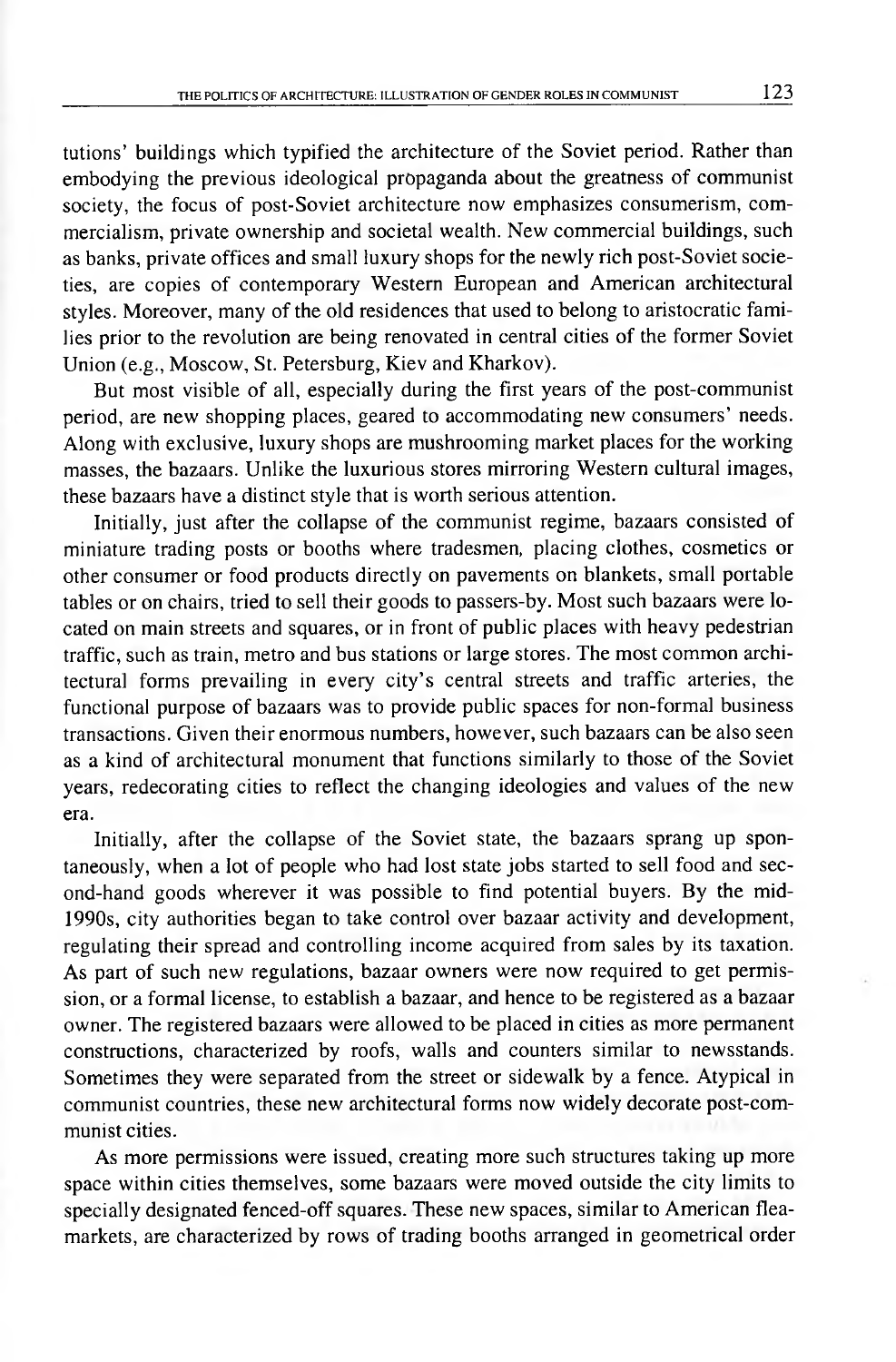with on office building designated for city managers of the property, and for militia that execute control over sales' taxation and can confiscate goods or issue fines if proof of paid taxes is not presented.

From a distance, these bazaars resemble besieged forts, an image which in actuality comes close to a kind of truth. In fact, due to an atmosphere of fear, the uncertainty of tax inspections, militia, and the possibility of fines and confiscations, bazaars have indeed become kinds of forts, not keeping danger out but containing it by providing parameters that can be more readily controlled. In other words, bazaars are forts where the enemies do not stand outside the walls but rather penetrate inside, fueling an atmosphere of threat and fear. Within the limited space that the newly-constructed bazaars provide, executing control over non-formal trade transactions is easier and quicker for the new state regime.

An extension of bazaars particularly worth noting are trading posts operated by shuttles, or Chelnocks in Russian (Morvant 1995). The name is a slang word for a person who is working as a seller at a big market (a post-Soviet outdoor shopping center) who at times travels to neighboring countries such as Turkey or Poland to purchase more goods. The shuttles' posts are similar to the initial bazaars that emerged within cities, with goods exposed on blankets and a tradeperson standing by, but with a difference: Rather than respected entrepreneurs, shuttle sellers carry a negative image of an impoverished, dishonest beggar more than that of an honest salesman, and most of them are women. The shuttles are legally permitted to sell goods only within the limits of bazaars, and are prime targets for taxation.

On the radio, tradesmen are constantly reminded about their liability for breaking the rules of trade and tax legislation which, with time, have become more rigid and often confusing, as double tax systems and regulations reversing prior rules become more frequent. In other words, the bazaars that were spontaneously established to the secure financial needs of workers released from work within the Soviet controlled economy - and which are spontaneous expressions of adaptation to the new market economy – are now becoming targets of local government control. In Michel Foucault's words, the totalitarian repression has acquired a form of biopower of biological survival finally beyond gender codes of phallic" and/or female" (in Rabinów 1991:257).

The harsher restrictions placed on shuttle operators as compared to bazaar operators take the form of more parsimonious scrutiny (and control) of their trading activities, and more frequent control of their tax liabilities. Such discriminatory treatment reinforces the negative image of shuttles, vividly portraying the role that gender plays in acceptance of entrepreneurial pursuits. In contrast to bazaar operators, who are predominantly male, the shuttles are mostly women, and this gender distinction fuels differential images, of men's and women's entrepreneurial skills and abilities.

The post-communist symbolic portrayal of women has changed a great deal since communist times. In architectural iconography she is no longer referred to as a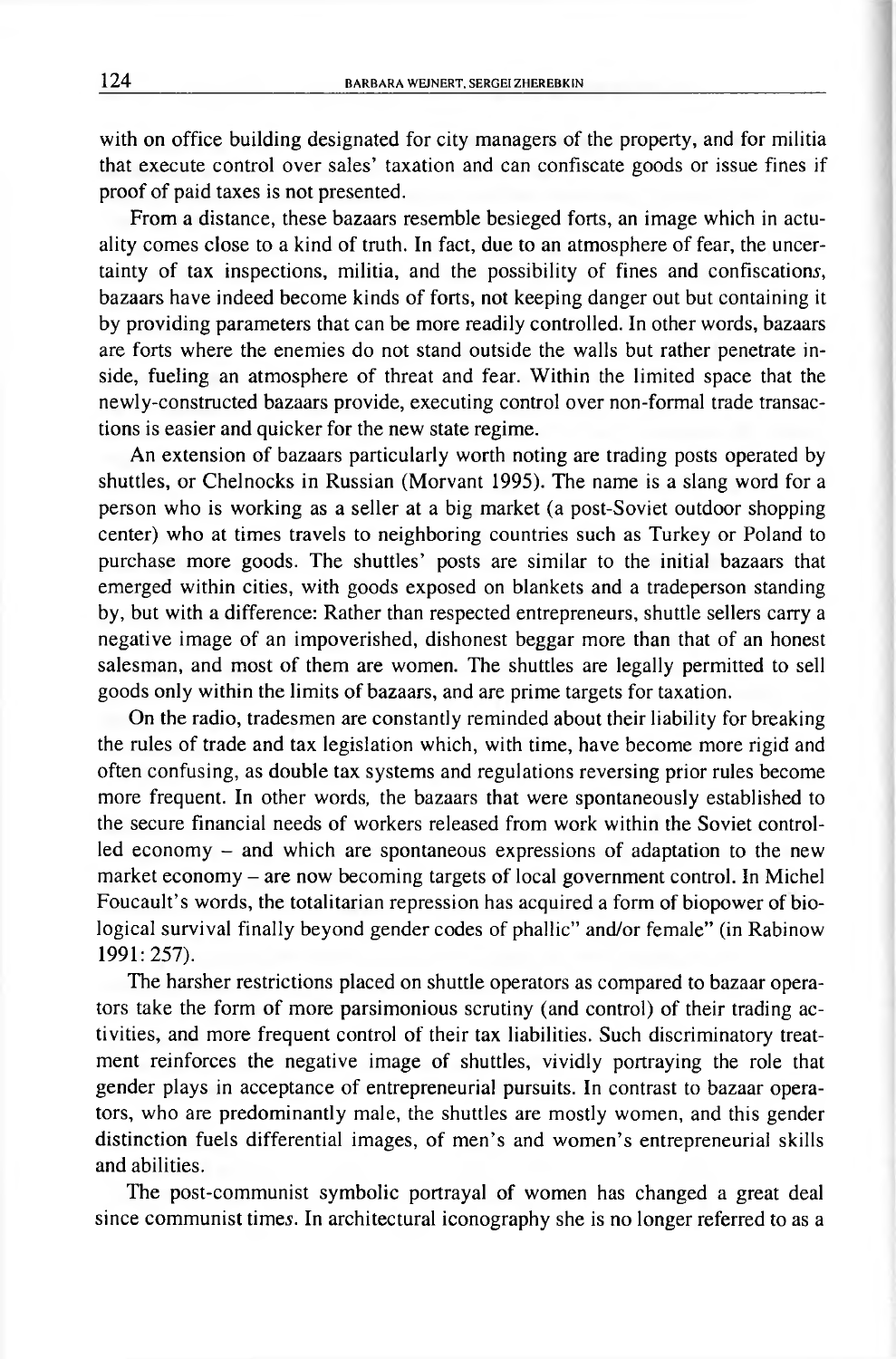Motherland, a hero Woman-Worker and a hero Woman-Peasant. Two emerging symbolic presentations of women include the historical symbol of Bereginia, the *feminine* keeper of Ukrainian hearth and home, as now the owners of the marginal, publicly criticized shuttles. These new female symbols bear little or no relation to the mystery of femininity so glorified by pre-communist as well as communist iconography. They also suggest, particularly in the social architecture of the shuttle, that the social-economic status of post-Soviet women, who receive scanty pensions or eke out livings through shuttle management, represent the highest percentage of those suffering the severest financial deprivation.

### CONCLUDING COMMENTS

As noted, the politics of architecture and the architecture of politics within the communist period went through a number of transformations with respect to the relationships of style, form and functionality to ideological messages intended to convince both Soviet citizens and the outside Western world that Soviet communism embodied great *Truths*—particularly about the revered role of proletariat in a communist society. Such old symbolic representations of proletariat power, replete with obedience to the guidance of the Communist party and political leaders, no longer hold in the post-communist time, but no new politic of architecture has yet emerged to take its place.

The visible architectural forms of newly built banks, shops and commercial places, trading booths and bazaars, however, may play a disturbingly similar role to that played by architectural monuments during communism. On one hand, they symbolically deliver a message to former Soviet citizens and to the outside world that post-Soviet society is indeed changing its priorities and values. But, just as the previous era's monuments symbolized proletarian obedience to communist political power, so the commercialized architectural forms of post-communist society may embody a new set of Westernized values, such as individualism, materialism and consumerism. If so, the new politics of architecture may represent less an engagement with democracy than a shift of proletarian obedience from one master to another: from communist political power to the new macro-structures of a market economy.

Regardless of political connotations and the impact of diverse systems of communism and post-communism, the description of the politic of architecture provides vital evidence that , the evaluation of the cardinal valuation of humankind in any configuration of human society, at any point in time, is internalized and registered by its culture" (Mukherjee 1998: 40). But it also suggests the importance of broader structural relations between institutional structures of polity, economy and culture, and an exegetic expression of biases toward minorities that protrude ideological